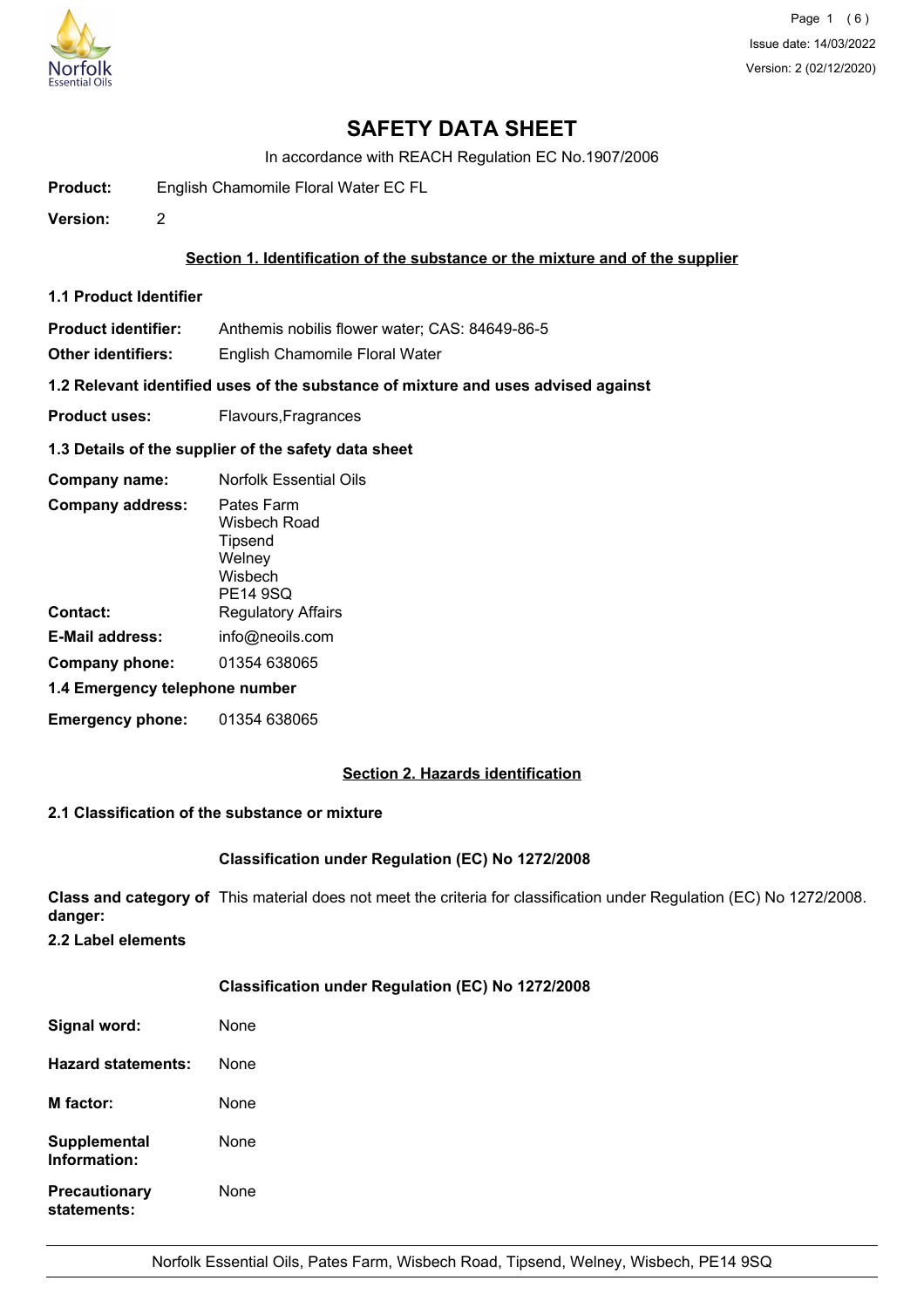

Page 2 (6) Issue date: 14/03/2022 Version: 2 (02/12/2020)

# **SAFETY DATA SHEET**

In accordance with REACH Regulation EC No.1907/2006

| <b>Product:</b> | English Chamomile Floral Water EC FL |
|-----------------|--------------------------------------|
|-----------------|--------------------------------------|

- **Version:** 2
- **Pictograms:** None
- **2.3 Other hazards**
- **Other hazards:** None

## **Section 3. Composition / information on ingredients**

- **3.1 Substances**
- **Product identifier:** Anthemis nobilis flower water; CAS: 84649-86-5

## **Section 4. First-aid measures**

#### **4.1 Description of first aid measures**

**Inhalation:** Remove from exposure site to fresh air, keep at rest, and obtain medical attention. **Eye exposure:** Flush immediately with water for at least 15 minutes. Contact physician if symptoms persist. **Skin exposure:** Remove contaminated clothes. Wash thoroughly with soap and water. Contact physician if irritation persists. **Ingestion:** Rinse mouth with water and obtain medical attention.

## **4.2 Most important symptoms and effects, both acute and delayed**

None expected, see Section 4.1 for further information.

## **4.3 Indication of any immediate medical attention and special treatment needed**

None expected, see Section 4.1 for further information.

## **SECTION 5: Firefighting measures**

## **5.1 Extinguishing media**

Suitable media: Carbon dioxide, Dry chemical, Foam.

## **5.2 Special hazards arising from the substance or mixture**

In case of fire, may be liberated: Carbon monoxide, Unidentified organic compounds.

## **5.3 Advice for fire fighters:**

In case of insufficient ventilation, wear suitable respiratory equipment.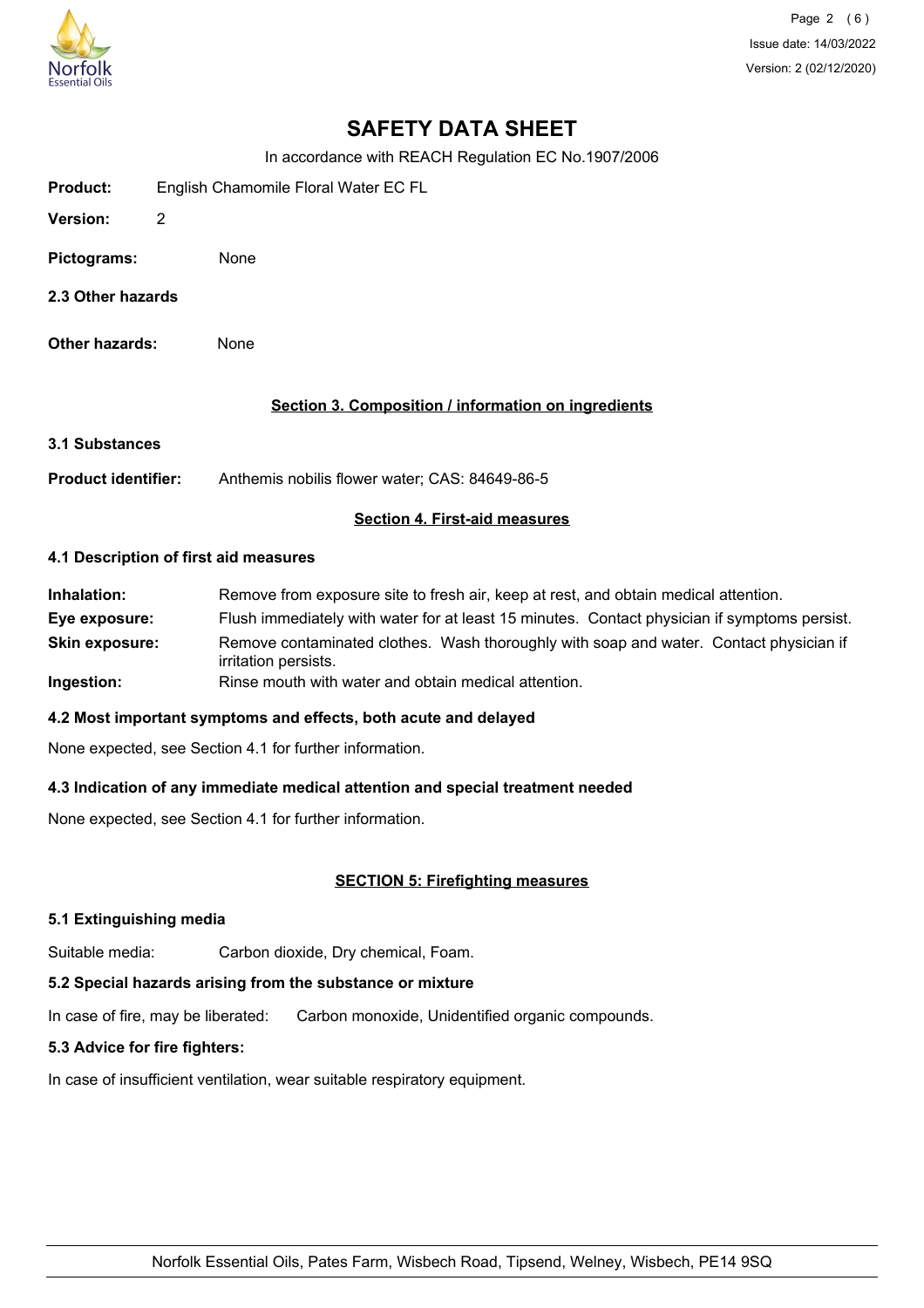

Page 3 (6) Issue date: 14/03/2022 Version: 2 (02/12/2020)

# **SAFETY DATA SHEET**

In accordance with REACH Regulation EC No.1907/2006

**Product:** English Chamomile Floral Water EC FL

**Version:** 2

### **Section 6. Accidental release measures**

#### **6.1 Personal precautions, protective equipment and emergency procedures:**

Avoid inhalation. Avoid contact with skin and eyes. See protective measures under Section 7 and 8.

#### **6.2 Environmental precautions:**

Keep away from drains, surface and ground water, and soil.

#### **6.3 Methods and material for containment and cleaning up:**

Remove ignition sources. Provide adequate ventilation. Avoid excessive inhalation of vapours. Contain spillage immediately by use of sand or inert powder. Dispose of according to local regulations.

#### **6.4 Reference to other sections:**

Also refer to sections 8 and 13.

## **Section 7. Handling and storage**

#### **7.1 Precautions for safe handling:**

Keep away from heat, sparks, open flames and hot surfaces. - No smoking. Use personal protective equipment as required. Use in accordance with good manufacturing and industrial hygiene practices. Use in areas with adequate ventilation Do not eat, drink or smoke when using this product.

#### **7.2 Conditions for safe storage, including any incompatibilities:**

Store in a well-ventilated place. Keep container tightly closed. Keep cool. Ground/bond container and receiving equipment. Use explosion-proof electrical, ventilating and lighting equipment. Use only non-sparking tools. Take precautionary measures against static discharge.

#### **7.3 Specific end use(s):**

Flavours,Fragrances: Use in accordance with good manufacturing and industrial hygiene practices.

## **Section 8. Exposure controls/personal protection**

#### **8.1 Control parameters**

Workplace exposure limits: Not Applicable

#### **8.2 Exposure Controls**

#### **Eye / Skin Protection**

Wear protective gloves/eye protection/face protection

#### **Respiratory Protection**

Under normal conditions of use and where adequate ventilation is available to prevent build up of excessive vapour, this material should not require special engineering controls. However, in conditions of high or prolonged use, or high temperature or other conditions which increase exposure, the following engineering controls can be used to minimise exposure to personnel: a) Increase ventilation of the area with local exhaust ventilation. b) Personnel can use an approved, appropriately fitted respirator with organic vapour cartridge or canisters and particulate filters. c) Use closed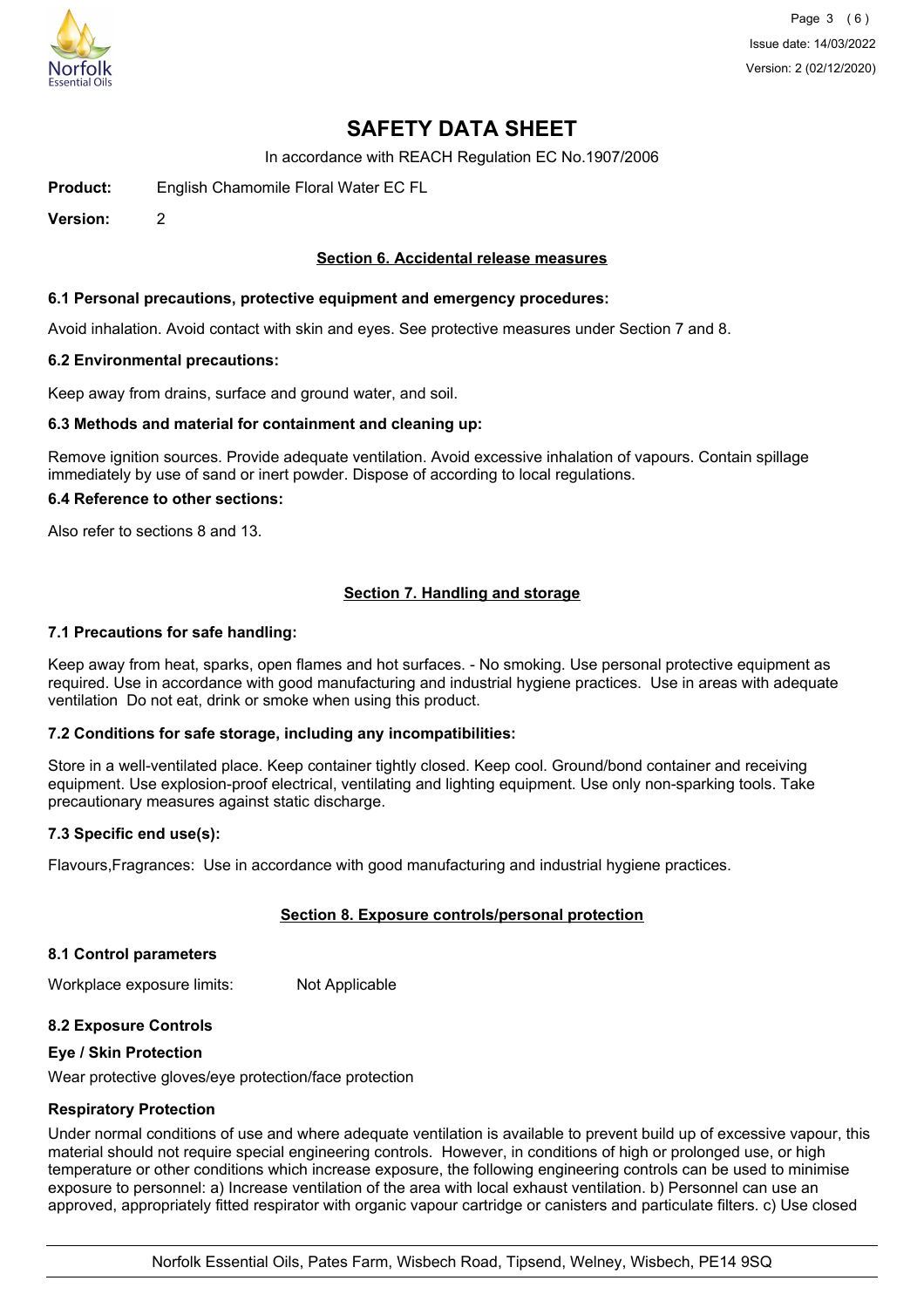

Page 4 (6) Issue date: 14/03/2022 Version: 2 (02/12/2020)

# **SAFETY DATA SHEET**

In accordance with REACH Regulation EC No.1907/2006

**Product:** English Chamomile Floral Water EC FL

**Version:** 2

systems for transferring and processing this material.

Also refer to Sections 2 and 7.

## **Section 9. Physical and chemical properties**

### **9.1 Information on basic physical and chemical properties**

| Appearance:                                   | Not determined                               |
|-----------------------------------------------|----------------------------------------------|
| Odour:                                        | Not determined                               |
| <b>Odour threshold:</b>                       | Not determined                               |
| pH:                                           | Not determined                               |
| Melting point / freezing point:               | Not determined                               |
| Initial boiling point / range:                | Not determined                               |
| Flash point:                                  | $>$ 100 °C                                   |
| <b>Evaporation rate:</b>                      | Not determined                               |
| Flammability (solid, gas):                    | Not determined                               |
| Upper/lower flammability or explosive limits: | Product does not present an explosion hazard |
| Vapour pressure:                              | Not determined                               |
| Vapour density:                               | Not determined                               |
| <b>Relative density:</b>                      | 1.0000                                       |
| Solubility(ies):                              | Not determined                               |
| Partition coefficient: n-octanol/water:       | Not determined                               |
| <b>Auto-ignition temperature:</b>             | Not determined                               |
| <b>Decomposition temperature:</b>             | Not determined                               |
| <b>Viscosity:</b>                             | Not determined                               |
| <b>Explosive properties:</b>                  | Not expected                                 |
| <b>Oxidising properties:</b>                  | Not expected                                 |
| 9.2 Other information:                        | None available                               |

#### **Section 10. Stability and reactivity**

#### **10.1 Reactivity:**

Presents no significant reactivity hazard, by itself or in contact with water.

## **10.2 Chemical stability:**

Good stability under normal storage conditions.

## **10.3 Possibility of hazardous reactions:**

Not expected under normal conditions of use.

## **10.4 Conditions to avoid:**

Avoid extreme heat.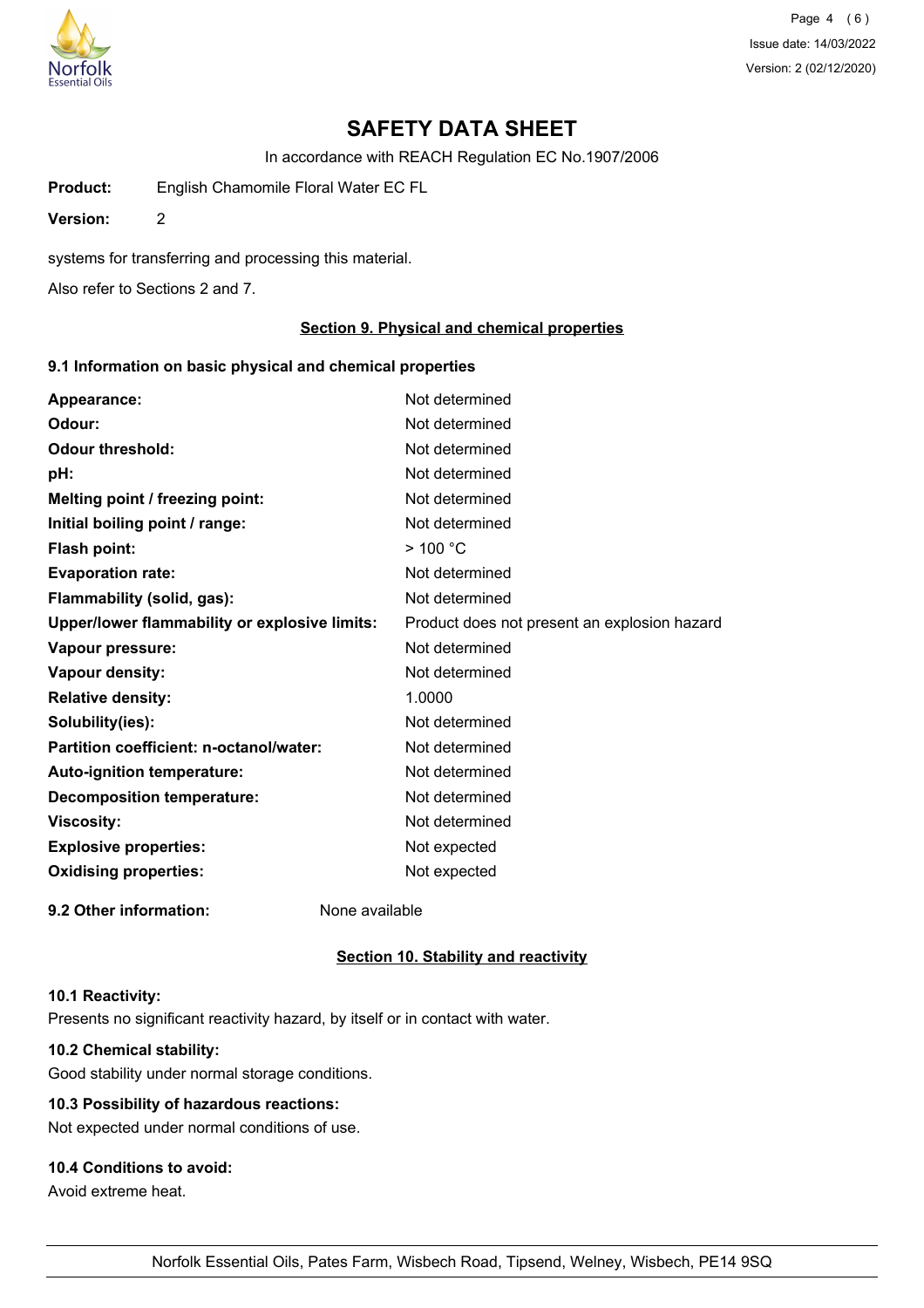

Page 5 (6) Issue date: 14/03/2022 Version: 2 (02/12/2020)

# **SAFETY DATA SHEET**

In accordance with REACH Regulation EC No.1907/2006

**Product:** English Chamomile Floral Water EC FL

**Version:** 2

## **10.5 Incompatible materials:**

Avoid contact with strong acids, alkalis or oxidising agents.

## **10.6 Hazardous decomposition products:**

Not expected.

## **Section 11. Toxicological information**

## **11.1 Information on toxicological effects**

This material does not meet the criteria for classification for health hazards under Regulation (EC) No 1272/2008.

| <b>Acute Toxicity:</b>                    | Based on available data the classification criteria are not met. |
|-------------------------------------------|------------------------------------------------------------------|
| <b>Acute Toxicity Oral</b>                | Not Applicable                                                   |
| <b>Acute Toxicity Dermal</b>              | Not Applicable                                                   |
| <b>Acute Toxicity Inhalation</b>          | Not Available                                                    |
| <b>Skin corrosion/irritation:</b>         | Based on available data the classification criteria are not met. |
| Serious eye damage/irritation:            | Based on available data the classification criteria are not met. |
| <b>Respiratory or skin sensitisation:</b> | Based on available data the classification criteria are not met. |
| Germ cell mutagenicity:                   | Based on available data the classification criteria are not met. |
| <b>Carcinogenicity:</b>                   | Based on available data the classification criteria are not met. |
| <b>Reproductive toxicity:</b>             | Based on available data the classification criteria are not met. |
| <b>STOT-single exposure:</b>              | Based on available data the classification criteria are not met. |
| <b>STOT-repeated exposure:</b>            | Based on available data the classification criteria are not met. |
| <b>Aspiration hazard:</b>                 | Based on available data the classification criteria are not met. |

# **Information about hazardous ingredients in the mixture**

Not Applicable

Refer to Sections 2 and 3 for additional information.

## **Section 12. Ecological information**

| 12.1 Toxicity:                      | Not available |
|-------------------------------------|---------------|
| 12.2 Persistence and degradability: | Not available |
| 12.3 Bioaccumulative potential:     | Not available |
| 12.4 Mobility in soil:              | Not available |
|                                     |               |

## **12.5 Results of PBT and vPvB assessment:**

This substance does not meet the PBT/vPvB criteria of REACH, annex XIII.

**12.6 Other adverse effects:** Not available

## **Section 13. Disposal considerations**

**13.1 Waste treatment methods:**